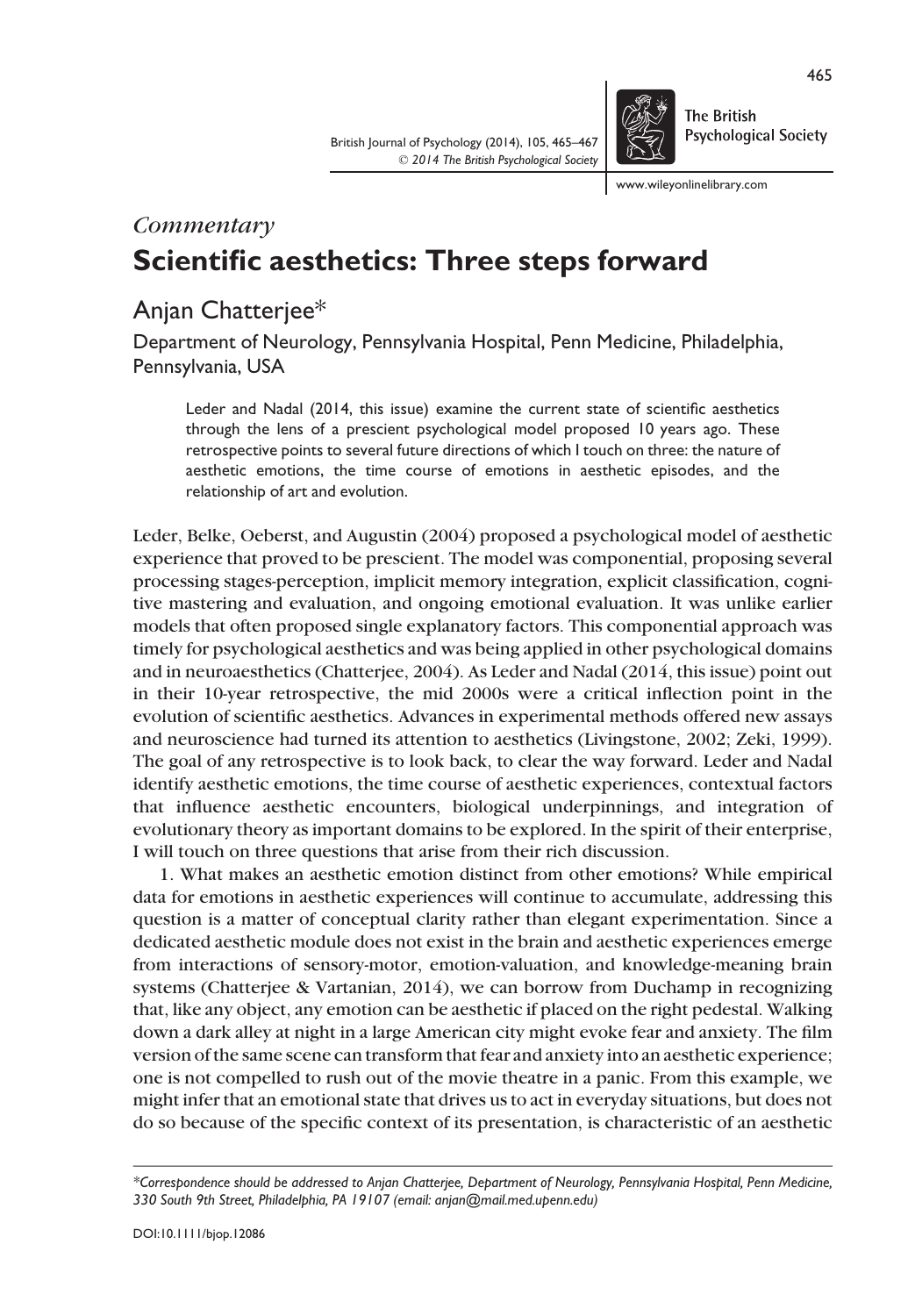emotion. The root of this idea traces back to 18th century notions of disinterested interest as advocated by the Third Earl of Shaftsbury and Kant. What would it mean to be emotionally invested and disinterested at the same time? Perhaps disinterest represents the lack of action; the emotion does not propel the viewer to approach or avoid or acquire or consume. This claim does not mean that art cannot produce emotions that incite action. The claim is to suggest that those emotions per se are not aesthetic. With respect to pleasure, neuroscience offers one such possible dissociation of emotion from action. Berridge, Robinson, and Aldridge (2009) have identified two related reward systems referred to as "liking" and "wanting." Liking refers to the direct experience of pleasure and is mediated by opioid and cannabinoid neurochemical systems. Wanting refers to the desire for objects and is tied to actions devoted to satisfying those desires. It is mediated by dopaminergic neurochemical systems. Liking without wanting might be the biological correlate of one kind of disinterested interest, a pleasurable aesthetic emotion.

2. How do emotional experiences change over the course of an aesthetic episode? Leder and Nadal (2014, this issue) point out that while study on the emotional appraisal of art is beginning to surface (Silvia, 2005) much more needs to be done. How might the very beginning and the lingering aftermath of aesthetic episodes work biologically? The most immediate emotional response to art would be reflexive emotions triggered automatically, whether they are pleasure or fear or anxiety or disgust. These reactions produce quick changes in pupil size, heart rate, and skin conductance, signatures of our autonomic nervous system with its cortical control through areas like the insula and its sympathetic and parasympathetic neuronal outflows. At the other end of aesthetic durations are moods that art can induce in the viewer. These emotional states last well beyond direct physical contact with a work of art. Powerful artworks produce feelings of euphoria or melancholy or anger that take their time to dissipate. The proper empirical methods to characterize these prolonged emotional states whether they are represented in shifts of large-scale neural connectivity or changes in hormonal tone coursing through our bloodstream remain to be worked out.

3. How does art fit into evolutionary theory? Evolutionary theoreticians of art typically adopt one of two positions. One position, motivated by the observation that art-like behaviours seem universal, is that art making and appreciation is an adaptation that gave our Pleistocene progenitors a survival or a replication advantage. The other position, motivated by the observation that art is highly variable and culturally contingent, regards our pre-occupation with art as an exaptation, an epiphenomenon of other adapted mental modules. Again, clever experiments and more data will not adjudicate between these positions. My view (Chatterjee, 2014) developed in The Aesthetic Brain: How We Evolved to Desire Beauty and Enjoy Art is that the question of whether art is an adaptation or an exaptation might be the wrong question. It pre-supposes that art is one thing to be explained. By using an analogy of the neural underpinnings and behavioural properties of songs sung by the Bengalese finch, a bird that evolved from the white rumped munia while bred in captivity for its plumage (Deacon, 2010), I propose a third way to think about art and evolution. The key is to examine complex behaviours that might start as adaptations but can drift when selection constraints on those behaviours are relaxed. Reformulating the question of whether art is an adaptation or an exaptation to what is the nature of art when produced under conditions of restricted selection versus conditions of relaxed selection may be a more profitable way to probe the relationship of art and evolution.